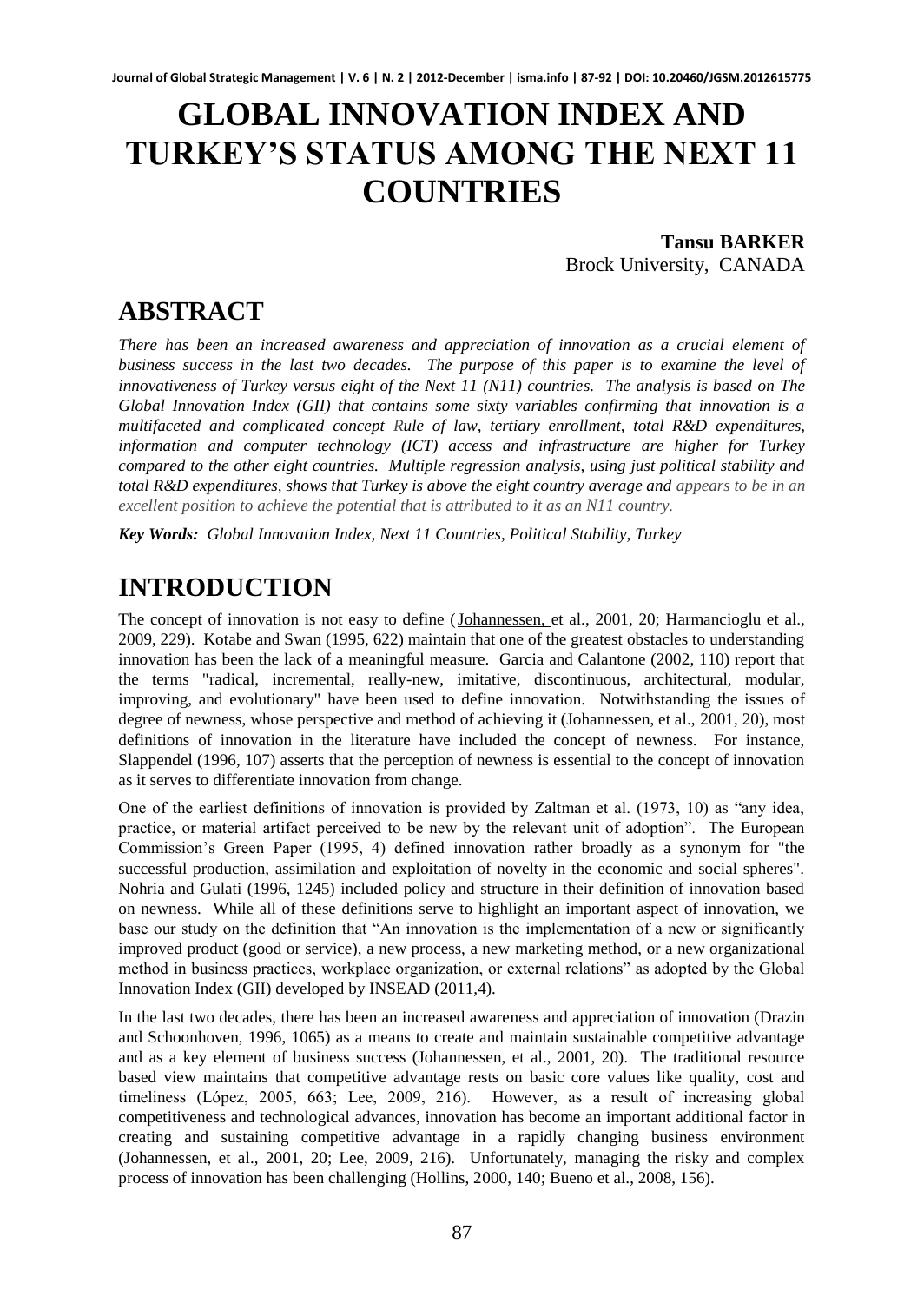#### **Journal of Global Strategic Management | V. 6 | N. 2 | 2012-December | isma.info | 87-92 | DOI: 10.20460/JGSM.2012615775**

Different authors have used a variety of factors and approaches to measure innovation and at different levels, such as the firm or the country level. Johannessen et al. (2001, 21) have suggested that "the picture that emerges from these diverse approaches underscores the point that a multitude of factors are interacting to induce innovation in economic life". Lee (2009, 216) concluded that "although each factor remains important, it is unlikely by itself or as part of a group to provide a sustainable competitive advantage". The GII approach adopted in this study is the *simple* average of the 1) Input and 2) Output Sub-Indices. The Innovation Input Sub-Index is the simple average of five pillar scores. The five pillars and the composite variables that constitute the Input sub-index are as follows:

- Institutions Political (3), Regulatory (3), Business Environment (3)
- Human Capital & Research Education (5), Tertiary Education (6), R & D (3)
- Infrastructure ICT (4), Energy (4), General Infrastructure (3)
- Market Sophistication Credit (4), Investment (4), Trade & Competition (5)
- Business Sophistication Knowledge workers (4), Innovation Linkages (5), Knowledge Absorption (4)
- To elaborate, the Institutions pillar is made up of the political, regulatory and environment composite variables. The numbers in brackets represent the individual variables that constitute the composite variable. For example, the political composite variable consists of political stability, government effectiveness and press freedom. The Output sub-index pillar includes the following:
- Scientific Outputs Knowledge Creation (4), Knowledge Impact (3), Knowledge Diffusion (4)
- Creative Outputs Creative Intangibles (4), Goods and Services (5)

The Innovation Output Sub- Index is the simple average of the two pillar scores and the overall GII is the simple average of the Input and Output Sub-Indices. Since our purpose is to examine the current level of innovativeness in the N11 (Next 11) countries in terms of their future potential we have decided to exclude the output variables from further consideration.

# **RESEARCH OBJECTIVE**

Goldman Sachs investment bank identified eleven countries labeled N11 as having a high potential of becoming the world's largest economies in the 21st century, along with the BRICs (Wilson and Stupnytska, 2007). They used five criteria comprising macroeconomic stability, debt to GNP ratio, political maturity, openness to trade and quality of education as projected two decades into the future to identify the following countries: Bangladesh, Egypt, Indonesia, Iran, Mexico, Nigeria, Pakistan, Philippines, S. Korea, Turkey and Vietnam.

While these projections are encouraging for the N11 countries, achievement of this potential depends on making the appropriate economic, political and social decisions starting from the current state of affairs. Goldman Sachs itself declared that they "are conscious of the leap of faith that is needed to believe that this potential might be realized". They have called this undertaking a dream precisely for that reason and confess that for several of the N11, the hurdle is even higher than the BRICKs. Given its importance, understanding where the N11 stand *today* regarding their innovative capabilities is useful. In particular, we are interested in the relative position, the strengths and weaknesses of Turkey in terms of innovativeness relative to the other N11 countries. Therefore, the purpose of this manuscript is to examine the level of innovativeness of the N11 countries and to compare them to Turkey, which is a member of G20 and N11.

# **GLOBAL INNOVATION INDEX ANALYSIS**

Examination of the GII and the N11 countries revealed that considering all of them together might be impractical as Bangladesh and South Korea represent significant outlier characteristics along most dimensions. Hence, we decided to exclude from further analyses S. Korea and Bangladesh that are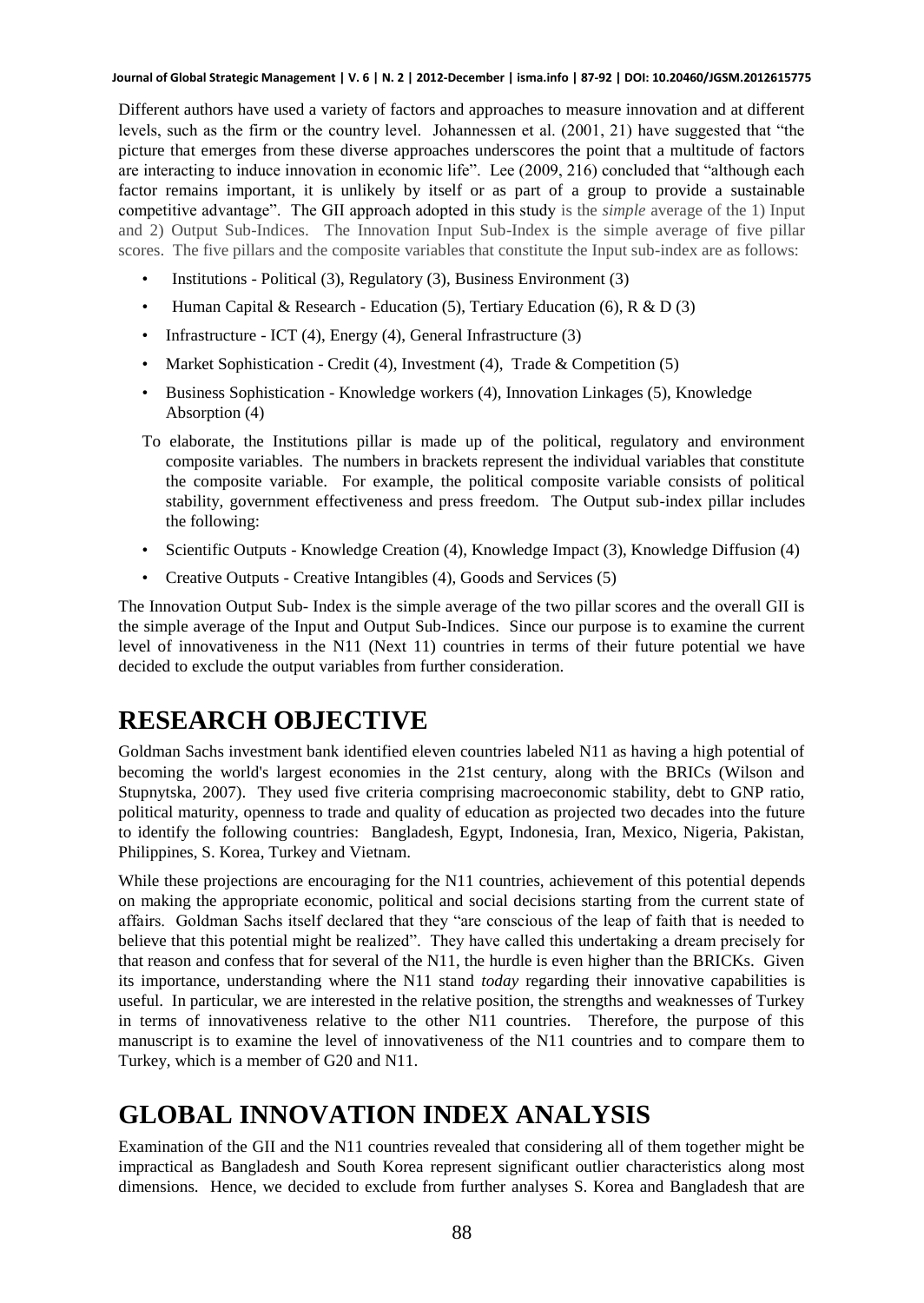### **Journal of Global Strategic Management | V. 6 | N. 2 | 2012-December | isma.info | 87-92 | DOI: 10.20460/JGSM.2012615775**

ranked first and last among the N11 countries. The GII values for the remaining 9 countries are presented in Table 1, where XTR represents the eight countries without Turkey.

The GII for Turkey is very significant ( $p = .006$ ) compared with the average for the eight remaining N11 countries. While this result is encouraging for Turkey in terms of innovation as well as the potential it holds for the future of the country, it would be useful to disaggregate the GII and assess some of its components. However, recognizing that the Input sub-index comprises some 60 variables across 15 composite variables makes the task daunting and perhaps unnecessarily complicated for our purposes. At this point, we are guided by the construction of the globalization index that uses practical proxies to calculate it. Furthermore, the small number of countries in our sample also necessitates identifying a small group of parsimonious variables. Consequently, we have selected 12 variables based on the collective judgment of several colleagues who are experienced teachers of international marketing and other international courses. The resulting 12 variables and the statistics for Turkey and the other countries are presented in Table 2.

### (\*) Significant at  $p = .005$

Only five of the 12 selected variables are significant ( $p = .005$ ) in comparing Turkey and the other eight countries. The significant variables, all of which are higher for Turkey, are rule of law, tertiary enrollment, total R&D expenditures, information and computer technology (ICT) access and infrastructure. Enrollment at tertiary institutions as a percentage of the young population, total R&D expenditures and access to ICT are very crucial inputs to trigger innovation. These advantages coupled with the general facilitating role of infrastructure and rule of law furnish Turkey with significant advantages over the other eight countries. However, R&D expenditures by business and university and business collaboration as well as high tech imports do not enhance Turkey's position and decisive steps should be taken to improve them. Especially, R&D expenditures by business and collaboration between universities and business are vital to increase a country's innovation capacity. According to Mikl-Horke, (2004, 100) institutions of education play a great role in promoting the acceptance of innovations in a country. While R&D expenditures by business are driven by the availability of funds as much as the prevailing business culture, collaboration between business and universities should be less dependent on funding to achieve. In our view, this is more a matter of strategy and creating an atmosphere of willingness to appreciate each other's existing strengths rather than funding. We might cautiously suggest that the first fruitful steps might be taken by business rather than the universities that need to have both a theoretical as well as practical orientation in their research. Jeong-dong and Park, (2006, 1049) have found that financial support from government in the early stages of R&D and collaboration with universities improves the chances of success. In their taxonomy of globalization of innovation, Archibugi and Iammarino (1999, 320) propose that innovations are developed based on nationally or globally produced technology or through global collaboration. They suggest that, regardless of the process of innovation, public policy plays an important role.

These findings indicate certain strengths and possible areas of improvement for Turkey and the other eight countries collectively. The concern in this analysis is the inability to assign weights or a degree of importance to these variables as the GII itself is calculated using "simple averages". In the next section, we will attempt to represent GII as a function of selected variables with weights attached to them.

### **WEIGHTS OF THE SELECTED VARIABLES**

So far, the weight of each variable is assumed to be equal as a function of calculating the GII based on "simple averages". Within the context of determining priorities and setting an innovation strategy lead by the government, it is useful to determine the relative weights of the important variables in managing GII. This is especially important in the nine N11 countries selected in this paper in terms of laying the foundation to achieve the "dream" of future success.

To determine the relative weights of the GII variables, we used multiple regression analysis where GII is a function of the 12 selected variables for all nine countries involved. After many iterations and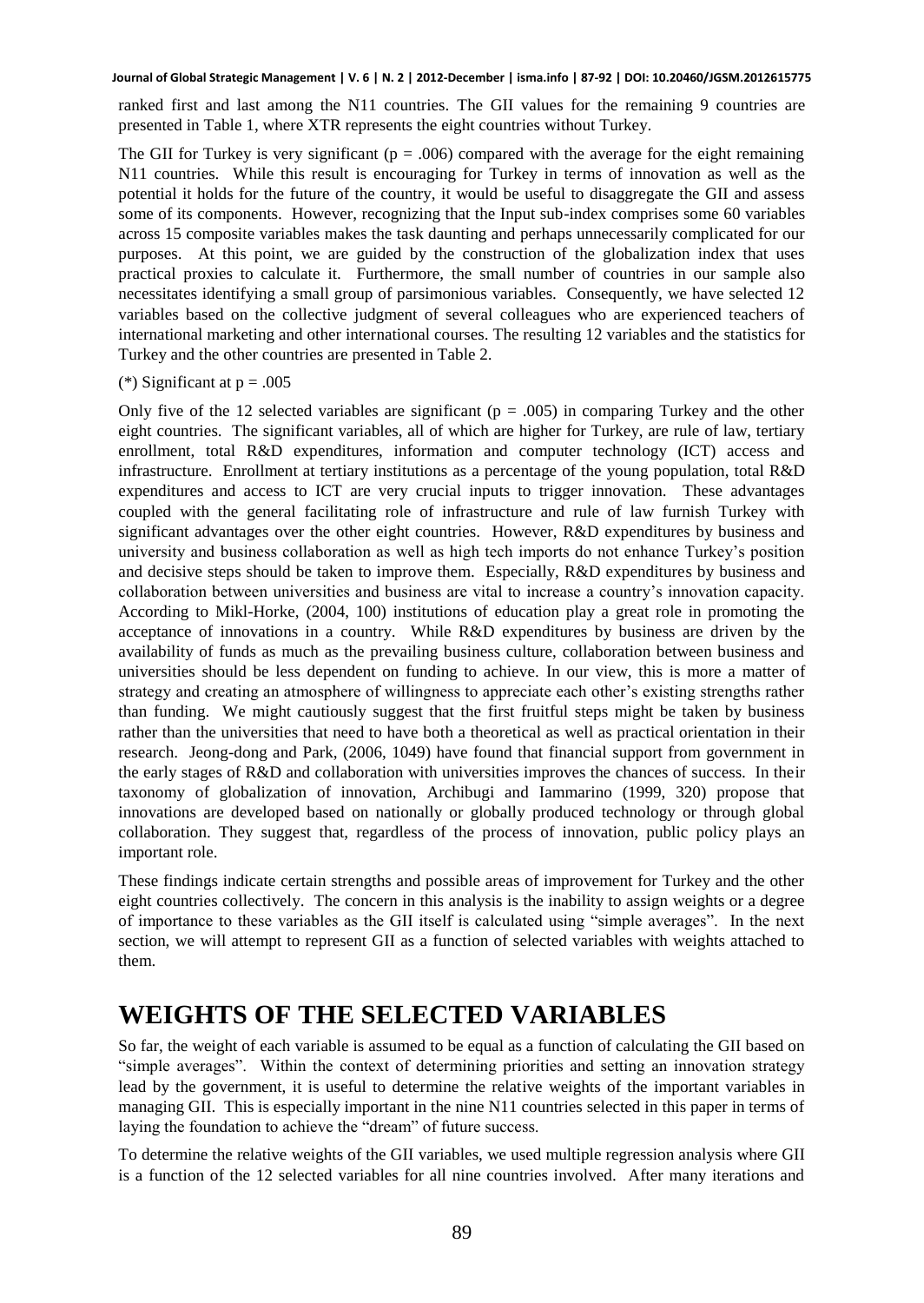### **Journal of Global Strategic Management | 12|** 2012, December **Journal of Global Strategic Management | V. 6 | N. 2 | 2012-December | isma.info | 87-92 | DOI: 10.20460/JGSM.2012615775**

combinations of variables, the most meaningful equation (Table 3) that emerged with the highest adjusted  $R^2$  and the *smallest* number of significant variables is:

### **GII = 23.71 + .23 \* {Pol. Stability} + .3 \* {Total R&D Expenditure}**

ANOVA of this equation yielded a very satisfactory  $F = 12.5$  with a significance level of  $p = .01$ . The levels of  $R^2 = .83$  and adjusted  $R^2 = .77$  are also acceptable for our purposes in an exploratory study of this nature. Political stability is the more important variable in this equation compared to total R&D expenditure based on the higher beta value. In fact, political stability is so important that it would yield an adjusted  $R^2 = .58$  by itself. It should be noted that if total R&D expenditures are removed, the next variable to enter the equation would be ICT access with a lower adjusted  $R^2 = .71$ . Overall, we are satisfied with the levels of explanation, significance and the small number of variables in this equation. Next, we will calculate the new GII for the nine countries and examine the results.

| .     |                                    |             |       |        |      |
|-------|------------------------------------|-------------|-------|--------|------|
| Model |                                    | Coefficient |       |        | Sig. |
|       | (Constant)                         | 23.71       |       | 14.794 | .000 |
|       | <b>Political Stability</b>         | .23         | 1.062 | 4.991  | .004 |
|       | <b>R&amp;D Expenditure (Total)</b> |             | .520  | 2.444  | .058 |

**Table 3 - Multiple Regression Results**

## **GII BASED ON TWO VARIABLES**

The GII values based on the multiple regression equation for the eight countries are presented in Table 4. Matched pairs analysis showed that the difference between the original GII values (mean = 29.87) and the calculated GII (mean = 30.06) is not significant. They are also highly and significantly correlated ( $r^2 = .85$ , p = .004). These results provide additional confirmation beyond the adjusted R<sup>2</sup> (.77) that the multiple regression equation is a reasonable alternative for GII for this group of countries with the additional benefit of providing variable weights.

Turkey is slightly above the eight country average (32.38 vs. 30.34) with an important total R&D expenditure advantage over the average (14.4 vs. 6.26) and the other countries except for Iran. Unfortunately, Turkey's reported political stability score does not enhance its GII standing, especially relative to Vietnam. Improvements in this area would go a long way in increasing Turkey's GII position and provide further optimism in achieving its potential as suggested by its inclusion among the N11 countries. However, we acknowledge that especially the political stability scores are approximately 2 years old and do not reflect the recent developments in these countries. In particular, the political stability index, as determined by the World Bank (2010) using 9 different sources, is quite volatile on an annual basis. It covers a range from 31.7 to the low figure of 18.9 (in 2009) for Turkey from 2005 to 2009. For instance, just replacing the lowest figure in 2009 with the 5-year average (24.4) would increase Turkey's score from 34.1 to 35.3. Notwithstanding the usual difficulties and shortcomings of constructing any index, the significant differences in these variables identify areas of success as well as characteristics that require close attention and improvement.

(o) R&D expenditure for Nigeria is unknown and has been excluded.

# **CONCLUSIONS**

The only country with a GII higher than Turkey based on the multiple regression results is Vietnam. Hence, we decided to inspect the nature of GII between Turkey and Vietnam across several variables. Vietnam is leading Turkey in exports of goods and services, including high-tech goods, university and business collaboration and political stability. Turkey is ahead of Vietnam in employment in knowledge-intensive services, R&D expenditures in total and by business, expected school attendance, tertiary enrollment, ICT access, rule of law and infrastructure. As vital inputs for innovation, employment in knowledge-intensive services, R&D expenditures in total and by business, expected school attendance, tertiary enrollment and ICT access are very encouraging. The role of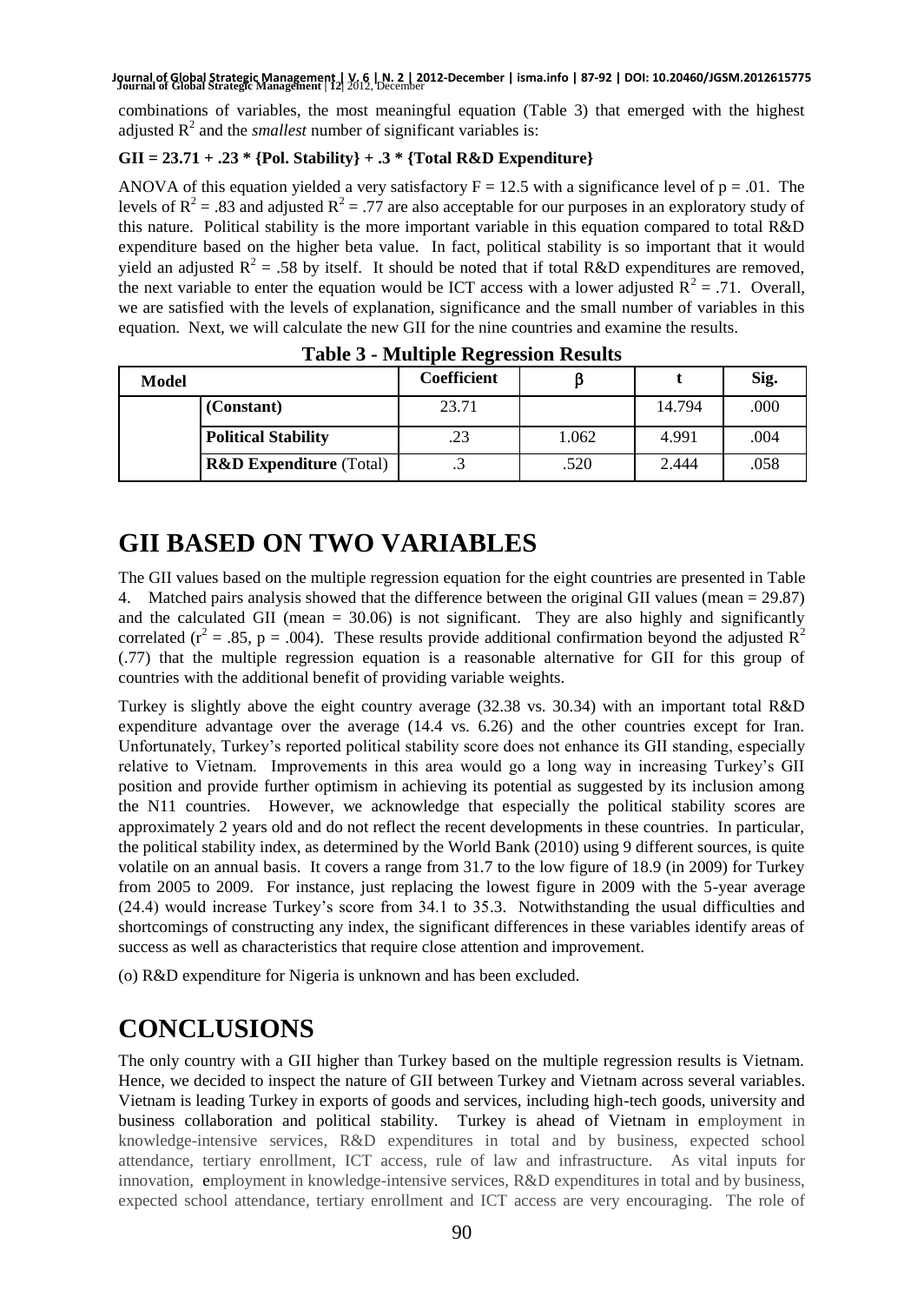#### **Journal of Global Strategic Management | V. 6 | N. 2 | 2012-December | isma.info | 87-92 | DOI: 10.20460/JGSM.2012615775**

infrastructure as part of the macro environment is especially stimulating to business and should facilitate exports further coupled with R&D expenditures.

In conclusion, Turkey appears to be in an excellent position to achieve the potential that is attributed to it by the Global Innovation Index (GII) (INSEAD, 2011). It is well ahead of the eight other N11 countries taken as a group. It is also in a much better position than Vietnam along most of the important dimensions of innovation that are covered in this study. Turkey is poised to pull well ahead of Vietnam if it harnesses its existing advantages. It seems the real challenge for Turkey among the N11 nations is to replicate the accomplishment of South Korea, which was not included in this study.